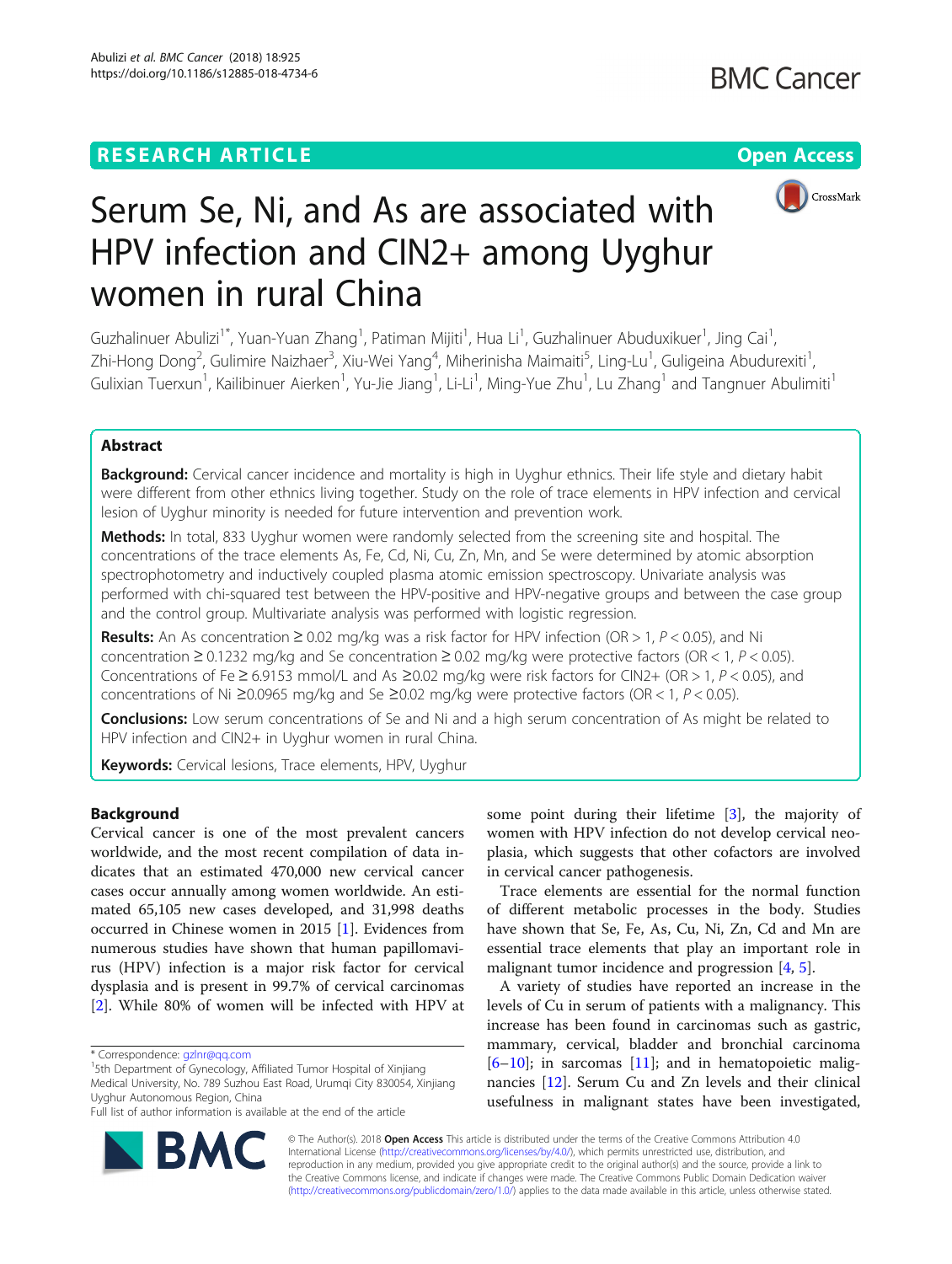mainly in patients with hematological malignancies (e.g., leukemia and lymphoma) [[13](#page-6-0)–[15](#page-6-0)]. Low serum Zn and high Cu levels have been described in a few types of solid tumors (e.g., bronchogenic carcinoma, sarcomas, and carcinoma of digestive organs) [[11,](#page-6-0) [16,](#page-6-0) [17\]](#page-6-0), but little has been shown for malignant gynecological tumors. Some evidence suggested that Mn and Fe concentrations are higher in the serum of patients with malignant lymphoma and lung cancer [\[18](#page-6-0), [19\]](#page-6-0). Midle et al. reported that Mn and Fe concentrations were significantly higher in colorectal cancer patients than in healthy subjects [[20](#page-6-0)]. However, in patients with esophageal cancer and residents of areas with a high incidence of esophageal cancer, hair Mn content was significantly lower than in healthy subjects, and for residents in the low-incidence area, Mn content was also lower in rectal cancer tissue than in non-lesion tissue [\[21,](#page-6-0) [22\]](#page-6-0).

Se is a well-known essential trace element that plays an important role as a constituent of the enzyme glutathione peroxidase [[23\]](#page-6-0). This enzyme protects cellular components by reducing lipid hydroperoxides that may form as a result of the production of oxygen free radicals during aerobic metabolism [[24\]](#page-6-0). Studies have shown that Se and Fe are essential trace elements and play an important role in malignant tumor incidence and progression. The relationships between dietary Se deficiency and cancer occurrence, serum and urinary Se-level variance, and cancer progression have been studied [[25](#page-6-0)–[27](#page-6-0)]. Selby and Friedman reported that a high content of body Fe stores could promote the development of cancer, at least for lung cancer [\[28](#page-6-0)]. Van Asperen et al. and Wurzelmann et al. found that increased Fe stores were associated with increased mortality or the incidence of cancer [[29,](#page-6-0) [30\]](#page-6-0). At present, elements such as Cd, Ni and As are recognized as carcinogenic substances [[31](#page-6-0)–[34](#page-6-0)]. The levels of Cd, Ni and As in serum of patients with various diseases, including malignant tumors (breast cancer, lung cancer and prostate cancer), have been intensively investigated in recent years [\[35](#page-6-0)].

Uyghur women living in Xinjiang seem to suffer a higher disease burden of cervical cancer, in terms of both incidence and mortality, compared to women in other ethnic groups [\[36](#page-6-0)]. The low HPV infection rate is not in accordance with the current epidemiological status of Uyghur cervical cancer [[37](#page-6-0)]. We assume factors other than HPV infection or components that may accelerate HPV infection and progression to cervical cancer may exist. In our former study, risk factors for HPV infection include sexual habit, marital status, and personal hygiene had been reported [\[38\]](#page-6-0). Xinjiang is a region located in northwestern China. The Uyghur people are distinctive from other ethnic groups in China in terms of customs and dietary habits, we assume that the environmental and nutritional factors may exist. Therefore, serum trace element levels and their relationship with HPV infection and cervical lesions need further exploration.

# **Methods**

# Patients and sample

In total, 5045 women were recruited for a cervical cancer screening survey in Maralbexi county, Xinjiang, between March 1, 2014 and June 15, 2014. careHPV, LBC (Liquid Based Cytology), VIA and VILI tests were adopted to screen for cervical cancer, and cervical biopsy by colposcopy was performed on women with any positive results. Some of the blood specimens were obtained from participants for trace element testing before the screening test began, while most were obtained with informed consent when the women went to the colposcopy visit. Blood specimens were collected from 646 women from the field survey, and 187 patients at the Affiliated Tumor Hospital of Xinjiang Medical University who were diagnosed with cervical lesions and came from Maralbexi county were also included in the survey. A total of 833 women were enrolled in the study. Inclusion criteria were age between 20 and 65 years, sexually active, no chemotherapy or radiotherapy, and no use of drugs or supplements containing trace elements. Written informed consent was obtained from each study participant before the study. The Ethical Committee of the Affiliated Tumor Hospital of Xinjiang Medical University approved the study.

### careHPV test

The new test, designated careHPV, is a signal-amplification assay that detects target HPV-DNA from 14 different carcinogenic HPV types (16, 18, 31, 33, 35, 39, 45, 51, 52, 56, 58, 59, 66, and 68). This is a qualitative test with the result of HPV positive or HPV negative.

# Assessment of serum trace element concentration

Blood samples were collecting with hemostix containing anticoagulant to avoid hemolyzis. The sample volume was 2–3 mL after centrifugation for all samples; serum was collected in disposable polypropylene tubes and kept frozen at − 70 °C until analyses were performed. Serum samples (0.5 mL) were digested by wet-washing using 5 mL of a nitric/perchloric acid mixture (4:1  $v/v$ ) in a 50-mL collection bottle and then placed on an electrical hot board at 120 °C until white smoke was produced. The samples were adjusted with deionized water to a final volume of 50 mL. The concentration of the trace elements Arsenic (As) and Selenium (Se) was determined by atomic absorption spectrophotometry. The concentrations of Cadmium (Cd), Nickel (Ni), Cuprum (Cu), Zinc (Zn), Manganese (Mn), and Iron (Fe) were determined by inductively coupled plasma atomic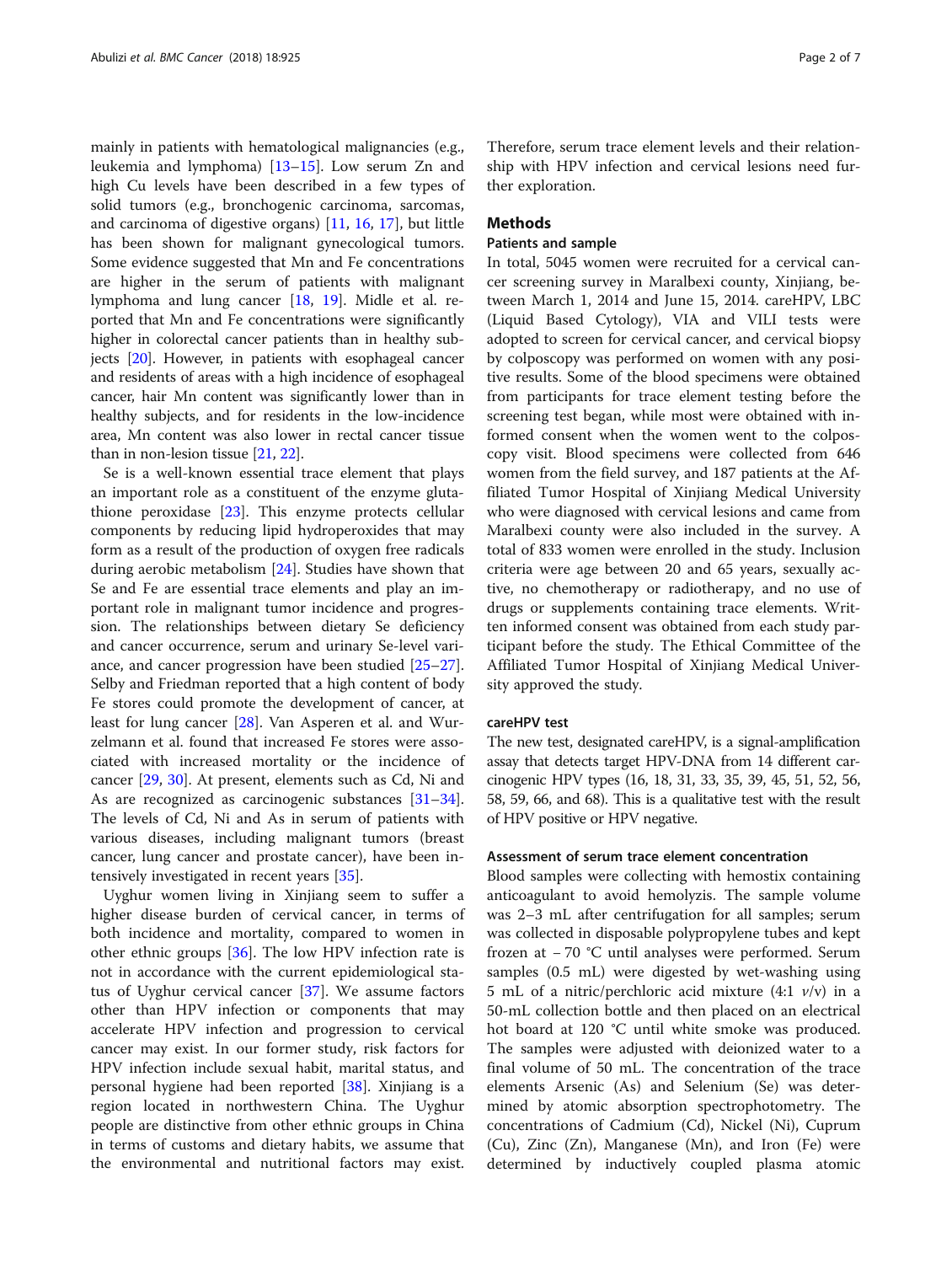emission spectroscopy. Μmol/L is refers to μmol of trace element in per Liter of blood, while mg/k refers to mg of trace element in per kg of blood. The test was analyzed at the Xinjiang Uyghur Autonomous Region Research Institute of Analysis. All standard substances were obtained from the National Standard Material Center, Peking, China.

# Statistical analyses

All of the analyses were performed using SPSS version 19.0. Normal distribution and abnormal distribution of the data were tested by SPSS software by using Shapiro-Wilk test. Measurement data are expressed as the median (IQR) while enumeration data are expressed as the rate. Univariate analysis was performed with Chi-squared test between the HPV-positive and HPV-negative groups and between the case group and the control group. Multivariate analysis was performed with logistic regression. The significance level was set at  $P < 0.05$ .

# Results

The HPV infection rate in a total of 5045 women was 10.9%. The participants with HPV infection were regarded as the HPV-positive group ( $n = 551$ ), and those without HPV infection formed the HPV-negative group  $(n = 282)$ . Blood samples were obtained from most participants with HPV-positive results at the first screen when they went for the colposcopy visit, and women recruited from the hospital were also mostly infected with HPV. These reasons caused that in this study the HPV-positive rate was significantly higher compared to the total infection rate, which was as we mentioned above 10.9%. The participants with  $CIN \ge 2$  (cervical intraepithelial neoplasia grade  $2+)(n = 150)$  were regarded as the case group, since patients who are CIN2+ need treatment by clinical procedure, and those characterized as  $CIN < 2$  formed the control group ( $n = 683$ ). The age range of women was 20–65 years, with a median age of  $39.62 \pm 9.58$  years.

# Univariate analysis of trace elements and HPV infection

The median and interquartile range were adopted to present the results of serum trace element (Ni, Zn, Fe, Cu, Mn and Cd) tests as the measurement data were abnormally distributed. In the HPV-negative group, the serum levels of Ni, Zn, Fe, Cu, Mn, and Cd were 0.1821 mg/kg (0.1678 mg/kg), 105.9822 <sup>μ</sup>mol/L  $(44.7862 \mu mol/L), 7.3485 \mu mol/L$   $(3.7108 \mu mol/L),$ 19.8746 <sup>μ</sup>mol/L (19.8724 <sup>μ</sup>mol/L), 0.4879 <sup>μ</sup>mol/L (0.8125 <sup>μ</sup>mol/L), and 0.03618 <sup>μ</sup>mol/L (0.0334 <sup>μ</sup>mol/L), respectively, while those values were 0.1219 mg/kg (0.1854 mg/kg), 102.6875 <sup>μ</sup>mol/L (45.9654 <sup>μ</sup>mol/L), 6.5872 mmol/L (3.1275 mmol/L), 22.1089 <sup>μ</sup>mol/L (21.2617  $\mu$ mol/L), 0.5263  $\mu$ mol/L (0.8174  $\mu$ mol/L), and 0.0258  $\mu$ mol/L (0.0289  $\mu$ mol/L), respectively, in the HPV-positive group. To more accurately reflect the levels of the trace elements in serum and the relationship between HPV infection and Ni, Zn, Fe, Cu, Mn and Cd serum levels were classified according to the interquartile range of the HPV-negative group. The levels of serum Se and As were classified according to < 0.02 mg/kg and  $\geq$  0.02 mg/kg. Among women with an HPV infection, 42.47% had serum Se levels  $\geq 0.02$  mg/kg, and 60.44% had serum As levels ≥0.02 mg/kg. In the negative HPV group, 58.51% of women had Se levels ≥0.02 mg/kg, and 48.23% of women had As levels ≥0.02 mg/kg.

Results of the single factor analysis showed that the serum levels of Ni, Se, As and Cd were significantly different between the positive and negative HPV groups  $(P < 0.001; P < 0.001; P = 0.001; \text{ and } P = 0.003)$ . The serum levels of Zn, Fe, Mn and Cu in the samples with different HPV infection status were not significantly different  $(P = 0.087; P = 0.485; P = 0.145;$  and  $P = 0.251$ (Table [1\)](#page-3-0).

# Logistic regression analysis of the relation between trace elements and HPV infection

Serum levels of Ni, Zn, Cd, As and Se, which were shown as statistically significant in the univariate analyses, were also analyzed by the logistic regression model, with adjustments for age and education level. The concentration of As ≥0.02 mg/kg was a risk factor for HPV infection in Uyghur women (OR = 1.664, 95% CI: 0.989–2.800; (P = 0.025), while the concentrations of Ni ≥0.1232 mg/kg (OR = 0.395, 95%) CI: 0.194–0.802;  $(P = 0.004)$  and Se ≥0.02 mg/kg  $(OR = 0.499, 95\% \text{ CI: } 0.297 - 0.839; (P = 0.010) \text{ were}$ protective factors (Table [2\)](#page-3-0).

# Univariate analysis of trace elements and CIN2+ in Uyghur women

The median and interquartile range of serum levels in the control group were as follows: Ni: 0.0942 mg/kg (0.1047 mg/kg), Zn: 93.6937 μmol/L (48.9736 μmol/L), Fe: 7.2894 mmol/L (3.0267 mmol/L), Cu: 24.1875 μmol/ L (22.1672 μmol/L), Mn: 0.4984 μmol/L (0.7098 μmol/ L), and Cd: 0.0418 μmol/L (0.02876 μmol/L. In the case group, the corresponding values were as follows: Ni: 0.1584 mg/kg (0.1406 mg/kg), Zn: 105.5670 μmol/L (49.7065 μmol/L), Fe: 6.9153 mmol/L (3.8024 mmol/L), Cu: 21.8746 μmol/L (19.6439 μmol/L), Mn: 0.5493 μmol/L (0.7303 μmol/L), and Cd: 0.0359 μmol/L (0.0319 μmol/L). To more accurately reflect the levels of the trace elements in serum and the relationship with CIN2+, the serum levels of Ni, Zn, Fe, Cu, Mn and Cd were classified according to the interquartile range of the control group. The levels of serum As and Se were classified according to < 0.02 mg/kg and  $\geq$  0.02 mg/kg. In total, 81.33% of women in the case group had serum As levels ≥0.02 mg/kg, and 15.33% had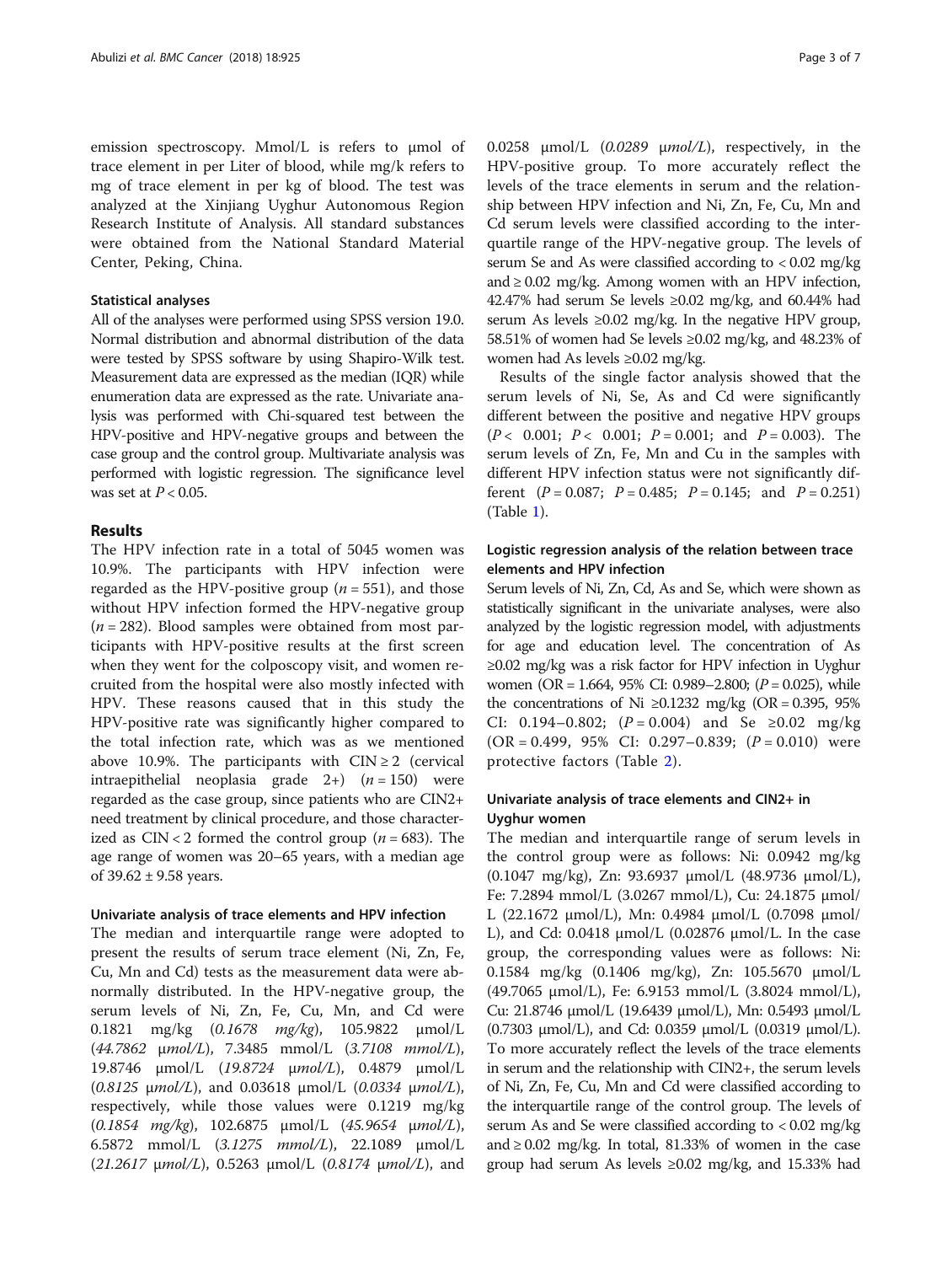<span id="page-3-0"></span>Table 1 Univariate analysis of trace elements and HPV infection in Uyghur women in China

| Trace Elements      |           | HPV (-) $(N = 282)$ HPV (+) $(N = 551)$ |          | P       |
|---------------------|-----------|-----------------------------------------|----------|---------|
|                     | n/%       | $n\frac{9}{6}$                          | $\chi^2$ |         |
| Ni (mg/kg)          |           |                                         | 56.905   | < 0.001 |
| Q1 (0.0212)         | 70/24.82  | 282/51.18                               |          |         |
| Q2 (0.1232~)        | 71/25.18  | 112/20.33                               |          |         |
| Q3 (0.1892~)        | 70/24.82  | 81/14.70                                |          |         |
| Q4 (0.2908~)        | 71/25.18  | 76/13.79                                |          |         |
| Zn (µmol/L)         |           |                                         | 6.164    | 0.087   |
| Q1 (28.4286~)       | 70/24.82  | 185/33.58                               |          |         |
| Q2 (86.2117~)       | 71/25.18  | 120/21.78                               |          |         |
| Q3 (106.5923~)      | 70/24.82  | 114/20.69                               |          |         |
| Q4 (130.8978~)      | 71/25.18  | 132/23.95                               |          |         |
| Fe (mmol/L)         |           |                                         | 2.449    | 0.485   |
| Q1(0.4357)          | 70/24.82  | 137/24.86                               |          |         |
| Q2 (5.5078~)        | 71/25.18  | 160/29.04                               |          |         |
| Q3 (7.3654~)        | 70/24.82  | 114/20.69                               |          |         |
| $Q4(9.1276\sim)$    | 71/25.18  | 140/25.41                               |          |         |
| Cu (µmol/L)         |           |                                         | 4.098    | 0.251   |
| Q1 (2.0900~)        | 70/24.82  | 114/20.69                               |          |         |
| Q2 (12.1317~)       | 71/25.18  | 125/22.69                               |          |         |
| Q3 (20.0032~)       | 70/24.82  | 168/30.49                               |          |         |
| Q4 (31.8041~)       | 71/25.18  | 144/26.13                               |          |         |
| $Mn$ (µmol/L)       |           |                                         | 5.396    | 0.145   |
| Q1(0.0100)          | 70/24.82  | 109/19.78                               |          |         |
| Q2 (0.1254~)        | 71/25.18  | 134/24.32                               |          |         |
| Q3 (0.4947~)        | 70/24.82  | 175/31.76                               |          |         |
| Q4 (0.9320~)        | 71/25.18  | 133/24.14                               |          |         |
| $Cd$ ( $\mu$ mol/L) |           |                                         | 14.085   | 0.003   |
| Q1 (0.0025~)        | 70/24.82  | 175/31.76                               |          |         |
| $Q2(0.0248\sim)$    | 71/25.18  | 109/19.78                               |          |         |
| $Q3 (0.0371)$ ~)    | 70/24.82  | 172/31.22                               |          |         |
| $Q4(0.0571)$ ~)     | 71/25.18  | 95/17.24                                |          |         |
| As (mg/kg)          |           |                                         | 11.301   | 0.001   |
| < 0.02              | 146/51.77 | 218/39.56                               |          |         |
| $\geq 0.02$         | 136/48.23 | 333/60.44                               |          |         |
| Se (mg/kg)          |           |                                         | 19.236   | 0.000   |
| < 0.02              | 117/41.49 | 317/57.53                               |          |         |
| $\geq 0.02$         | 165/58.51 | 234/42.47                               |          |         |

serum Se levels ≥0.02 mg/kg. In the control group, 50.07% of women had As levels ≥0.02 mg/kg, and 55.78% had Se levels ≥0.02 mg/kg.

Results of the single factor analysis showed that the serum levels of Fe and As tended to increase in the case group ( $P < 0.001$ ), while the levels of Ni and Se had a

Table 2 Multivariate Analysis of Trace Elements and HPV Infectionin Uyghur women in China

| Trace Elements                          | RC.                  | <b>SE</b> | Wald $x^2$ OR |       | 95% CI                          | Р       |
|-----------------------------------------|----------------------|-----------|---------------|-------|---------------------------------|---------|
| Ni (mg/kg)                              |                      |           | 25.694        |       |                                 | 0.000   |
| Q2(0.1232)                              | $-0.382$ 0.274 8.665 |           |               |       | 0.395 0.194-0.802 0.004         |         |
| $O3 (0.1892 \sim)$ $-0.419$             |                      | 0.338     | 9.028         | 0.347 | $0.169 - 0.714$                 | 0.001   |
| $04 (0.2908\sim)$ $-0.457 0.365 20.867$ |                      |           |               |       | $0.248$ $0.115 - 0.536$ < 0.001 |         |
| Se (mg/kg) ≥0.02 -0.356 0.262 7.904     |                      |           |               | 0.499 | $0.297 - 0.839$ $0.010$         |         |
| As (mg/kg) ≥0.02 0.283 0.196 6.379      |                      |           |               |       | 1.664 0.989-2.800               | - 0.025 |

downward trend ( $P < 0.001$ ). The serum levels of Zn, Cd, Mn and Cu in samples from different groups were not significantly different (Table [3\)](#page-4-0).

# Logistic regression analysis of the relation between trace elements and CIN2+ in Uyghur women

Serum levels of Ni, Fe, As and Se, which were shown as statistically significant in the univariate analyses, were analyzed by the logistic regression model, and age and education level were adjusted. Concentrations of As ≥0.02 mg/kg  $(OR = 4.466, 95\% CI: 2.218-8.996; P < 0.001)$  and Fe ≥6.9153 mmol/L (OR = 5.974, 95% CI: 2.029–17.586;  $P = 0.003$ ) were risk factors for CIN2+ in Uyghur women, while concentrations of Ni ≥0.0965 mg/kg  $(OR = 0.371, 95\% \text{ CI: } 0.175 - 0.788; P = 0.011) \text{ and } Se$ <sup>≥</sup>0.02 mg/kg (OR = 0.124, 95% CI: 0.058–0.267; P < 0.001) were protective factors (Table [4](#page-5-0)).

# **Discussion**

Studies suggest that the content of trace elements has a great influence in the body on cellular structure stability, the stability of nucleic acids and immunity [[39](#page-6-0)]. Our data indicate that Se concentration  $\geq 0.02$  mg/kg was a protective factor for HPV infection and high-grade cervical lesions, including cervical cancer. This finding was in agreement with the findings of Psathakis et al. [\[40\]](#page-6-0). Se deficiency may be caused by low Se content in food, which mostly contributes to the intake of Se by humans. The results of the study in Qi Dong County of China showed that the incidence of hepatitis B virus infection and primary liver cancer was significantly decreased by supplemental Se in the population's diet. The anticancer effect of Se has been supported by animal experiments, human epidemiological investigations, and intervention trials [\[28](#page-6-0), [41\]](#page-6-0). The biological effects of Se play an important role in the human immune system, proliferation of B-lymphocytes, and enhanced T-cell function, and Se is an essential component of antioxidants, such as the enzymes glutathione peroxidase and thioredoxin reductase [\[42\]](#page-6-0). Antioxidants are effective in controlling intracellular peroxide levels in mitochondria, and the cytoplasm protect cells from oxidative damage from reactive oxygen species released to kill engulfed bacteria [[43](#page-6-0)]. However,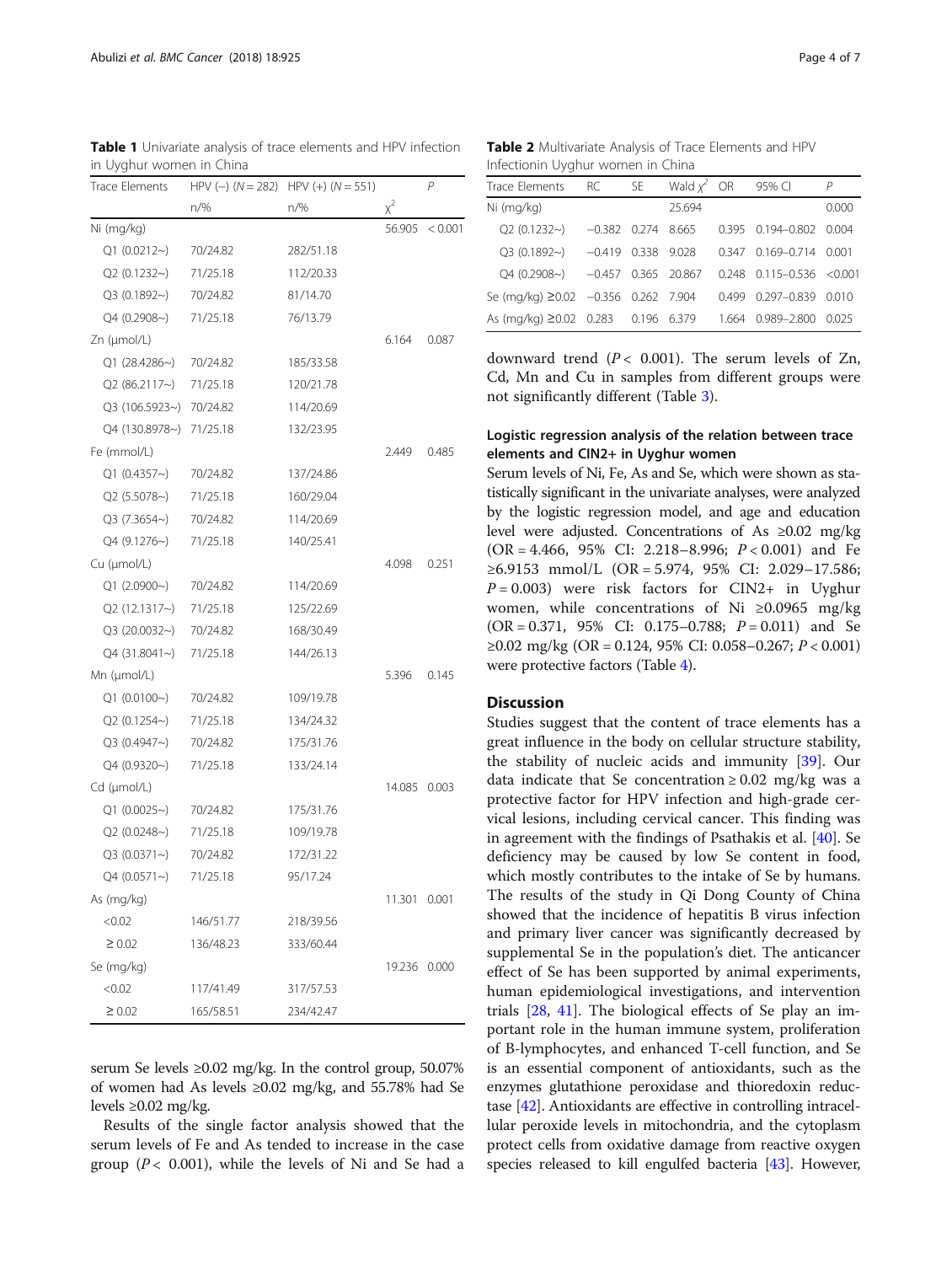<span id="page-4-0"></span>Table 3 Univariate analysis of trace elements and CIN2+ in Uyghur women

| <b>Trace Element</b> | $CIN < 2(N = 683)$ | $CIN2+ (N = 150)$ | P       |
|----------------------|--------------------|-------------------|---------|
| n(%)                 | n (%)              | $x^2$             |         |
| Ni (mg/kg)           |                    | 47.795            | < 0.001 |
| Q1(0.0212)           | 170/24.89          | 78/52.00          |         |
| Q2(0.0965)           | 171/25.04          | 32/21.33          |         |
| Q3(0.1584~)          | 171/25.04          | 14/9.33           |         |
| Q4 (0.2364~)         | 171/25.04          | 26/17.33          |         |
| Zn (µmol/L)          |                    | 7.137             | 0.068   |
| $Q1(26.4286\sim)$    | 170/24.89          | 51/34.00          |         |
| Q2(80.7867)          | 171/25.04          | 39/26.00          |         |
| Q3 (105.5670~)       | 171/25.04          | 21/14.00          |         |
| Q4 (130.4932~)       | 171/25.04          | 39/26.00          |         |
| Fe (mmol/L)          |                    | 30.411            | < 0.001 |
| Q1(0.4357)           | 170/24.89          | 12/8.00           |         |
| Q2(5.1895)           | 171/25.04          | 28/18.67          |         |
| Q3(6.9153)           | 171/25.04          | 55/36.67          |         |
| Q4 (8.9919~)         | 171/25.04          | 55/36.67          |         |
| Cu (µmol/L)          |                    | 4.682             | 0.328   |
| Q1(2.0900)           | 170/24.89          | 21/14.00          |         |
| Q2 (12.2423~)        | 171/25.04          | 35/23.33          |         |
| Q3 (21.3933~)        | 171/25.04          | 55/36.67          |         |
| Q4(31.8862)          | 171/25.04          | 39/26.00          |         |
| Mn (µmol/L)          |                    | 5.579             | 0.134   |
| Q1(0.0100)           | 64/24.8            | 48/32.00          |         |
| Q2(0.2093)           | 65/25.2            | 32/21.33          |         |
| Q3 (0.5493~)         | 65/25.2            | 42/28.00          |         |
| Q4 (0.9396~)         | 64/24.8            | 28/18.67          |         |
| Cd (µmol/L)          |                    | 7.040             | 0.071   |
| Q1 (0.0025)          | 170/24.89          | 42/28.00          |         |
| Q2 (0.0224~)         | 171/25.04          | 28/18.67          |         |
| Q3 (0.0359~)         | 171/25.04          | 50/33.33          |         |
| Q4 (0.0543~)         | 171/25.04          | 30/20.0           |         |
| As (mg/kg)           |                    | 48.707            | < 0.001 |
| < 0.02               | 341/49.93          | 28/18.67          |         |
| $\geq 0.02$          | 342/50.07          | 122/81.33         |         |
| Se (mg/kg)           |                    | 80.567            | < 0.001 |
| < 0.02               | 302/44.22          | 127/84.67         |         |
| $\geq 0.02$          | 381/55.78          | 23/15.33          |         |

the mechanism of Se as an anticancer agent is not clear yet; further research, especially on individual selenoproteins, is needed to understand the function of selenium in each of the cell types of the immune system.

Our results were not consistent with the results reported by Ji et al. and Wu et al. [[42](#page-6-0), [44](#page-6-0)], which suggested

that the high level of Ni was a high risk factor for causing nasopharyngeal carcinoma, lung cancer and colorectal cancer. In our data, serum Ni content (≥0.0965 mg/kg) was significantly decreased in cervical cancer patients versus healthy subjects; Ni concentration  $\geq 0.1232$  mg/kg was a protective factor for HPV infection, which may be influenced by multiple factors. However, further research is needed to clarify the underlying mechanisms and the biological roles of trace elements. Our results showed that the elevated serum levels of As  $(≥ 0.02 mg/kg)$  might be a risk factor for HPV infection, cervical high-grade lesions and cervical cancer. Changing cervical epithelial cell differentiation and proliferation could induce the occurrence of cervical lesions [\[45](#page-6-0)]. However, the pathomechanism of plasma with alterations remains unclear; further investigation is needed to determine whether As plays a role in cervical cancer incidence and HPV infection. Fe can participate in the proliferation of tumor cells, with DNA oxidative damage leading to the occurrence of tumors. Multivariate analysis showed that elevated serum levels of Fe  $(≥ 6.9153 mmol/L)$  might be a risk factor for cervical high-grade lesions and cervical cancer. This finding is in agreement with the results of Zhang CG et al. [\[46](#page-6-0)].

Zn plays an important role in cell division, growth, DNA synthesis, RNA transcription, and aspects of the immune system [[47\]](#page-6-0). Zn is an antioxidant or free-radical scavenger. Zn deficiency may be the cause of malignant tumor occurrence. Animal models have demonstrated that Zn deficiency is involved in several stages of malignant transformation, initiation, and promotion [[48\]](#page-6-0). In a recent study, serum Cu levels were implicated in patients with ovarian, esophageal, lung, and colorectal cancer and hematological neoplastic diseases [\[21](#page-6-0), [24,](#page-6-0) [25](#page-6-0), [49](#page-6-0), [50\]](#page-6-0). The pathomechanism of Cu levels in plasma and tissue elevation remains unclear. However, Machacek et al. concluded that changes in the activity of the enzymes sialotransferase and neuraminidase led to increased levels of plasma Cu; reduced catabolism of protein-carrying ceruplasmin also caused an elevation in Cu levels [\[51](#page-6-0)]. Reports showed that the serum levels of Mn are significantly higher in cervical cancer and colorectal cancer patients than in healthy subjects [\[22,](#page-6-0) [42\]](#page-6-0). Mn is an essential trace element in the body. Mn has several chemical and biochemical properties similar to iron, and there is evidence of metabolic interactions between the two metals, especially at the level of intestinal absorption [\[52](#page-6-0)]. The Cd carcinogenic mechanism mainly includes abnormal expression of DNA, induced oxidative stress, inhibition of cell DNA repair, and inhibition of apoptosis.

In our data, the levels of Mn, Cu, Cd and Zn were slightly different in the two groups, but the difference was not statistically significant. The exact relationship between these elements and HPV infection and CIN2+ in Uyghur women needs to be verified in further studies.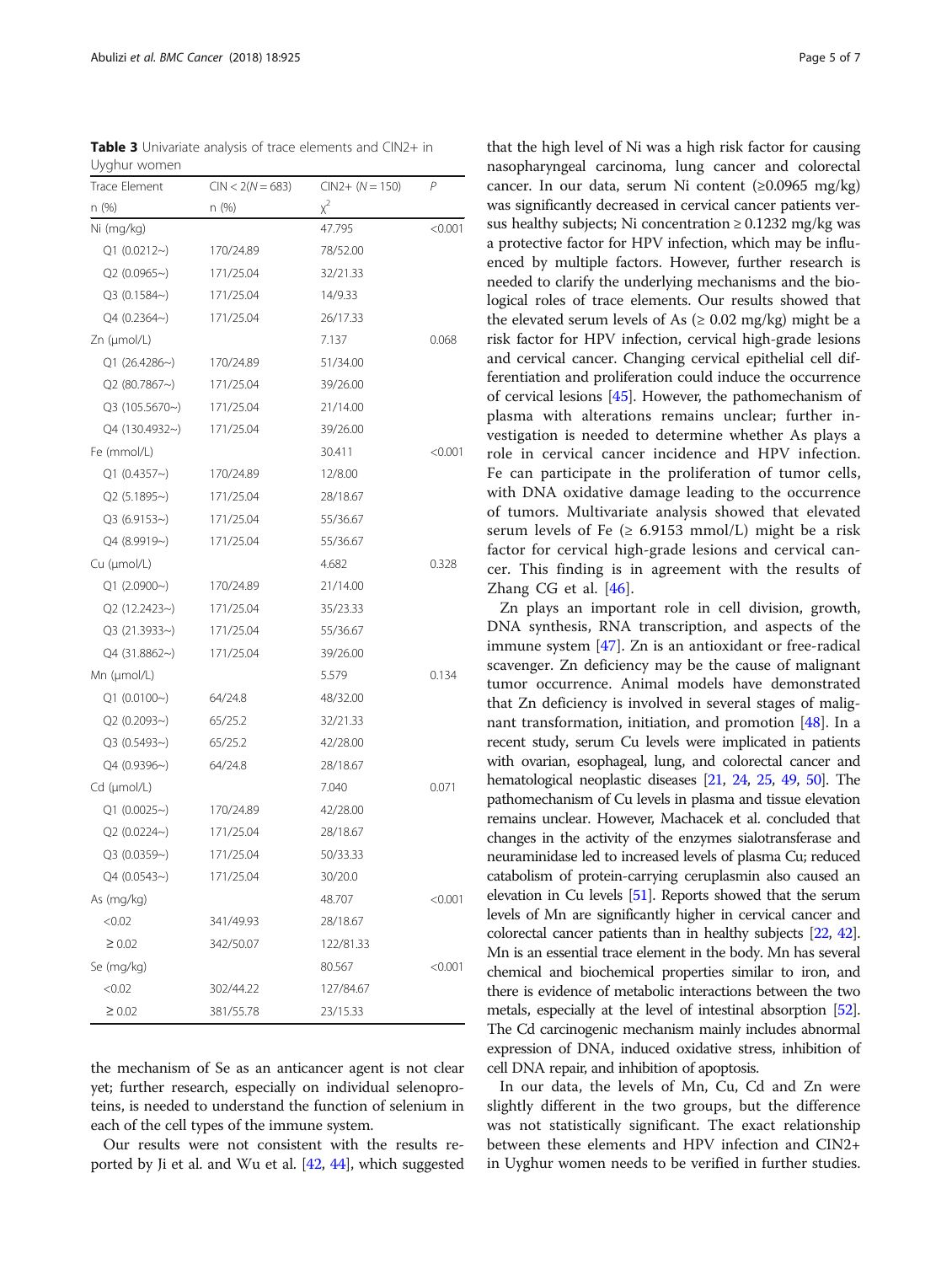| <b>Trace Elements</b> | <b>RC</b> | SE    | ر ر<br>Wald $x^2$ | <b>OR</b> | 95% CI          | P       |
|-----------------------|-----------|-------|-------------------|-----------|-----------------|---------|
| Ni (mg/kg)            |           |       | 19.526            |           |                 | < 0.001 |
| Q2(0.0965)            | $-0.347$  | 0.252 | 9.854             | 0.371     | $0.175 - 0.788$ | 0.011   |
| $Q3(0.1584\sim)$      | $-0.513$  | 0.364 | 14.835            | 0.144     | $0.054 - 0.381$ | < 0.001 |
| $Q4(0.2364\sim)$      | $-0.449$  | 0.341 | 12.458            | 0.293     | $0.127 - 0.678$ | < 0.001 |
| Fe (mmol/L)           |           |       | 10.683            |           |                 | 0.002   |
| Q2(5.1895)            | 0.359     | 0.272 | 5.843             | 2.809     | 0.873-9.034     | 0.088   |
| Q3(6.9153)            | 0.404     | 0.287 | 10.596            | 5.974     | 2.029-17.586    | 0.003   |
| $Q4(8.9919-)$         | 0.381     | 0.263 | 10.473            | 5.416     | 1.839-15.948    | 0.004   |
| As $(mq/kg) \ge 0.02$ | 0.492     | 0.281 | 13.837            | 4.466     | 2.218-8.996     | < 0.001 |
| Se (mg/kg) ≥0.02      | $-0.557$  | 0.379 | 15.074            | 0.124     | 0.058,0.267     | < 0.001 |

<span id="page-5-0"></span>Table 4 Multivariate analysis of trace elements and CIN2+ in Uyghur Women

Although the findings from this epidemiological study cannot establish causality, they provide a solid base that low concentrations of Se and Ni and the high concentration of As might be related to HPV infection and CIN2+ in Uyghur women in rural China. Well-designed cohort studies or clinical trials may be warranted to confirm these associations.

# Conclusion

Based on our study, we conclude that low serum concentrations of Se and Ni and a high serum concentration of As might be related to HPV infection and CIN2+ in Uyghur women in rural China, while the serum levels of Cd, Zn, Fe, Mn and Cu were no obvious influence on HPV infection and cervical lesion of Uyghur women. The result will provide a theoretical basis for our future nutritional intervention in cervical cancer prevention project.

#### Abbreviations

As: Arsenic; Cd: Cadmium; CI: Confidence Interval; CIN: Cervical Lesion in Neoplasia; Cu: Cuprum; Fe: Iron; HPV: Human Pappilloma Virus; IQR: Interquartile Range; LBC: Liquid Based Cytology; Mn: Manganese; Ni: Nickle; OR: Odd Ratio; Se: Selenium; SPSS: Statistic Package for Social Science; VIA: Visual Inspeciton with Actic Acid; VILI: Visual Inspection with Lugol Iodine; Zn: Zinc

#### Acknowledgements

We would like to thank the staff of the Maternal and Children's Hospital of Kashgar Maralbexi county for their kind assistance and cooperation.

#### Funding

The research was funded by the National Natural Science Foundation of China, Grant Number 81160247, the ethical approval reference number is G201250. Guzhalinuer Abulizi is the director of the project. All the other authors are members of the research team. The funding body had no role in the design of the study and collection, analysis, and interpretation of data and in writing the manuscript.

#### Availability of data and materials

The raw data is available from the corresponding author, Guzhalinuer Abulizi, upon request.

#### Authors' contributions

The authors' responsibilities were as follows: GAbulizi: designed the research; GAbulizi, YYZ, PM, and HL: conducted the research and wrote the manuscript; GAbuduxikuer, JC, ZHD, GN, XWY, MM, LLu, GAbudurexiti, GT, KA, YJJ, LLi, MYZ, LZ, and TA: participated in the research and provided critical review; GAbulizi:

primary responsibility for the final content; and all authors: read and approved the final manuscript. None of the authors report a conflict of interest related to the study. All authors read and approved the final manuscript.

#### Ethics approval and consent to participate

This study was approved by the Ethical Committee of The Affiliated Tumor Hospital of Xinjiang Medical University. Approval number is G-201250. Written informed consent was obtained from each individual participants included in the study.

#### Consent for publication

Not applicable.

#### Competing interests

The authors declare that they have no competing interests.

#### Publisher's Note

Springer Nature remains neutral with regard to jurisdictional claims in published maps and institutional affiliations.

#### Author details

<sup>1</sup>5th Department of Gynecology, Affiliated Tumor Hospital of Xinjiang Medical University, No. 789 Suzhou East Road, Urumqi City 830054, Xinjiang Uyghur Autonomous Region, China. <sup>2</sup>Gynecological Clinic, Affiliated Tumor Hospital of Xinjiang Medical University, Urumqi City 830054, Xinjiang Uyghur Autonomous Region, China. <sup>3</sup>3rd Department of Gynecologic, Affiliated Tumor Hospital of Xinjiang Medical University, Urumqi City 830054, Xinjiang Uyghur Autonomous Region, China. <sup>4</sup> 2nd Department of Gynecology, First People's Hospital of Xinjiang Kashgar, No.66, Airport Street, Kashgar 844000, Xinjiang Uyghur Autonomous Region, China. <sup>5</sup>Department of Gynecology People's Hospital of Xinjiang Uyghur Autonomous Region, 91 Tian Chi Road, Urumqi 830001, Xinjiang Uyghur Autonomous Region, China.

#### Received: 12 April 2017 Accepted: 8 August 2018 Published online: 26 September 2018

#### References

- 1. GLOBOCAN. Estimated cancer incidence, mortality and prevalence worldwide in 2012. 2012. [2015–02-02]. [http://gco.iarc.fr/.](http://gco.iarc.fr/)
- 2. Walboomers JM, Jacobs MV, Manos MM, Bosch FX, Kummer JA, Shah KV, Snijders PJ, Peto J, Meijer CJ, Munoz N. Human papillomavirus is a necessary cause of invasive cervical cancer worldwide. J Pathol. 1999;189(1):12–9. [https://doi.org/10.1002/\(SICI\) 1096-9896\(199909\)189.](https://doi.org/10.1002/(SICI) 1096-9896(199909)189)
- 3. Crum CP, Abbott DW, Quade BJ. Cervical cancer screening: from the papanicolaou smear to the vaccine era. J Clin Oncol. 2003;21(10 Suppl): 224s–30s. [https://doi.org/10.1200/JCO.2003.01.116.](https://doi.org/10.1200/JCO.2003.01.116)
- 4. Lv Y, Han L, Yuan C, Guo J. Comparison of hypoglycemic activity of trace elements absorbed in fermented mushroom of Coprinus comatus. Biol Trace Elem Res. 2009;131:177–85.
- 5. Xu Q, Guo J. Activity and toxicity of Cr (III)-enriched Grifola frondosa in insulin-resistant mice. Biol Trace ElemRes. 2009;131:271–7.